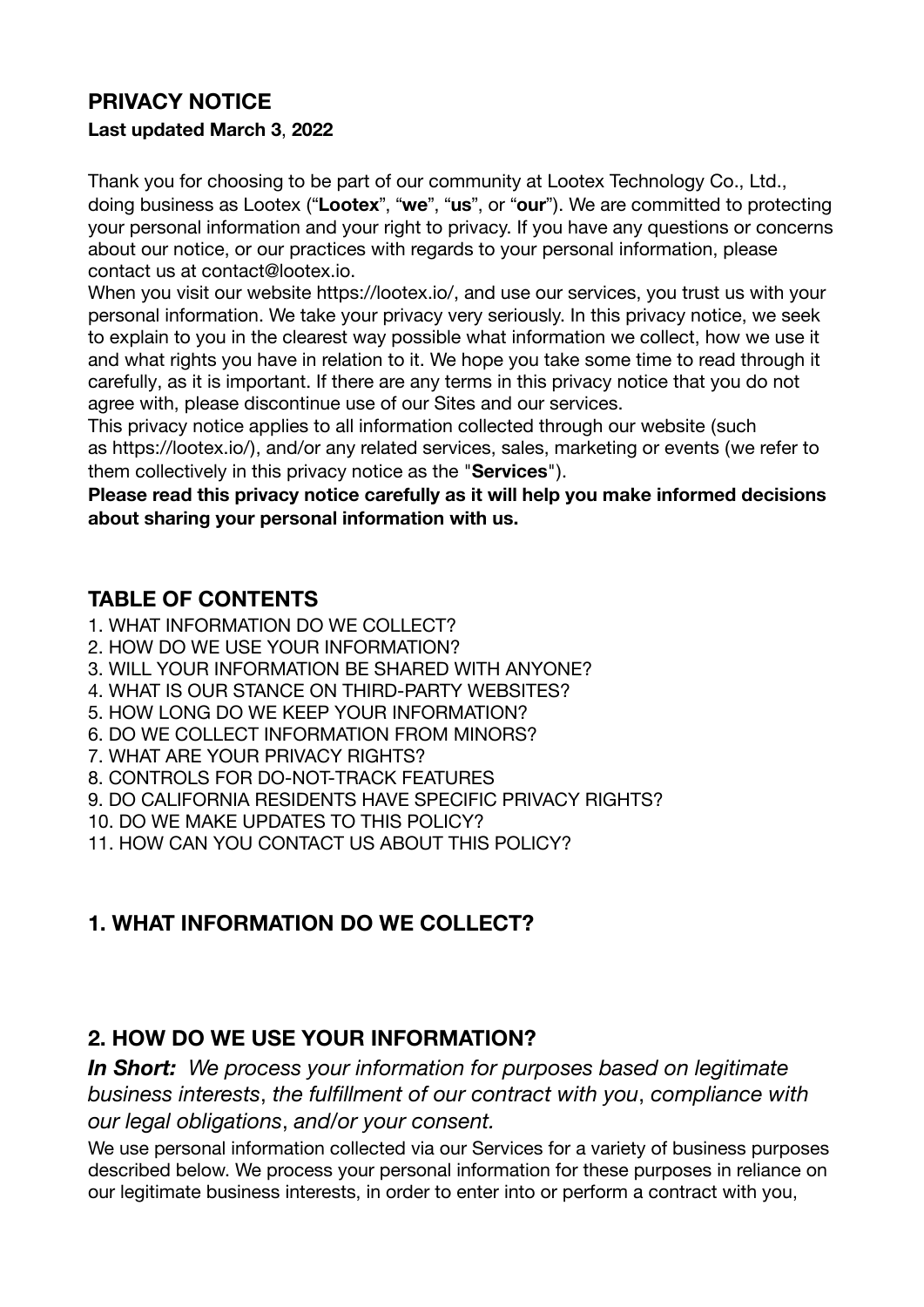with your consent, and/or for compliance with our legal obligations. We indicate the specific processing grounds we rely on next to each purpose listed below.

#### **We use the information we collect or receive:**

**For other Business Purposes.** We may use your information for other Business Purposes, such as data analysis, identifying usage trends, determining the effectiveness of our promotional campaigns and to evaluate and improve our Services, products, marketing and your experience. We may use and store this information in aggregated and anonymized form so that it is not associated with individual end users and does not include personal information. We will not use identifiable personal information without your consent.

## **3. WILL YOUR INFORMATION BE SHARED WITH ANYONE?**

*In Short: We only share information with your consent*, *to comply with laws*, *to provide you with services*, *to protect your rights*, *or to fulfill business obligations.*

We may process or share data based on the following legal basis:

- **Consent:** We may process your data if you have given us specific consent to use your personal information in a specific purpose.
- **Legitimate Interests:** We may process your data when it is reasonably necessary to achieve our legitimate business interests.
- **Performance of a Contract:** Where we have entered into a contract with you, we may process your personal information to fulfill the terms of our contract.
- **Legal Obligations:** We may disclose your information where we are legally required to do so in order to comply with applicable law, governmental requests, a judicial proceeding, court order, or legal process, such as in response to a court order or a subpoena (including in response to public authorities to meet national security or law enforcement requirements).
- **Vital Interests:** We may disclose your information where we believe it is necessary to investigate, prevent, or take action regarding potential violations of our policies, suspected fraud, situations involving potential threats to the safety of any person and illegal activities, or as evidence in litigation in which we are involved.

More specifically, we may need to process your data or share your personal information in the following situations:

• **Vendors**, **Consultants and Other Third-Party Service Providers.** We may share your data with third party vendors, service providers, contractors or agents who perform services for us or on our behalf and require access to such information to do that work. Examples include: payment processing, data analysis, email delivery,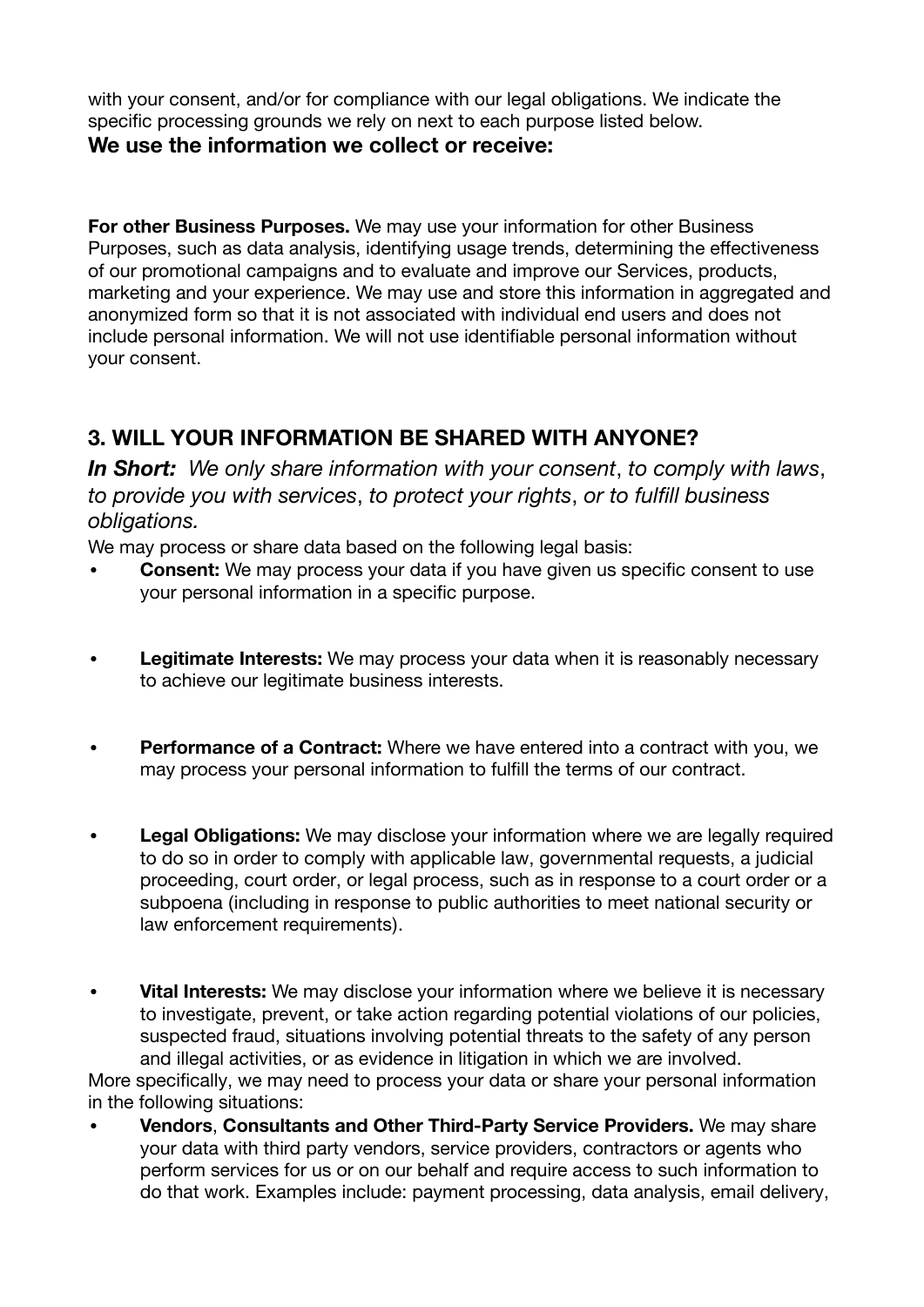hosting services, customer service and marketing efforts. We may allow selected third parties to use tracking technology on the Services, which will enable them to collect data about how you interact with the Services over time. This information may be used to, among other things, analyze and track data, determine the popularity of certain content and better understand online activity. Unless described in this Policy, we do not share, sell, rent or trade any of your information with third parties for their promotional purposes.

- **Business Transfers.** We may share or transfer your information in connection with, or during negotiations of, any merger, sale of company assets, financing, or acquisition of all or a portion of our business to another company.
- **Third-Party Advertisers.** We may use third-party advertising companies to serve ads when you visit the Services. These companies may use information about your visits to our Website(s) and other websites that are contained in web cookies and other tracking technologies in order to provide advertisements about goods and services of interest to you.

### **4. WHAT IS OUR STANCE ON THIRD-PARTY WEBSITES?**

*In Short: We are not responsible for the safety of any information that you share with third-party providers who advertise*, *but are not affiliated with*, *our websites.*

The Services may contain advertisements from third parties that are not affiliated with us and which may link to other websites, online services or mobile applications. We cannot guarantee the safety and privacy of data you provide to any third parties. Any data collected by third parties is not covered by this privacy notice. We are not responsible for the content or privacy and security practices and policies of any third parties, including other websites, services or applications that may be linked to or from the Services. You should review the policies of such third parties and contact them directly to respond to your questions.

### **5. HOW LONG DO WE KEEP YOUR INFORMATION?**

*In Short: We keep your information for as long as necessary to fulfill the purposes outlined in this privacy notice unless otherwise required by law.*

We will only keep your personal information for as long as it is necessary for the purposes set out in this privacy notice, unless a longer retention period is required or permitted by law (such as tax, accounting or other legal requirements). No purpose in this policy will require us keeping your personal information for longer than 2 years.

When we have no ongoing legitimate business need to process your personal information, we will either delete or anonymize it, or, if this is not possible (for example, because your personal information has been stored in backup archives), then we will securely store your personal information and isolate it from any further processing until deletion is possible.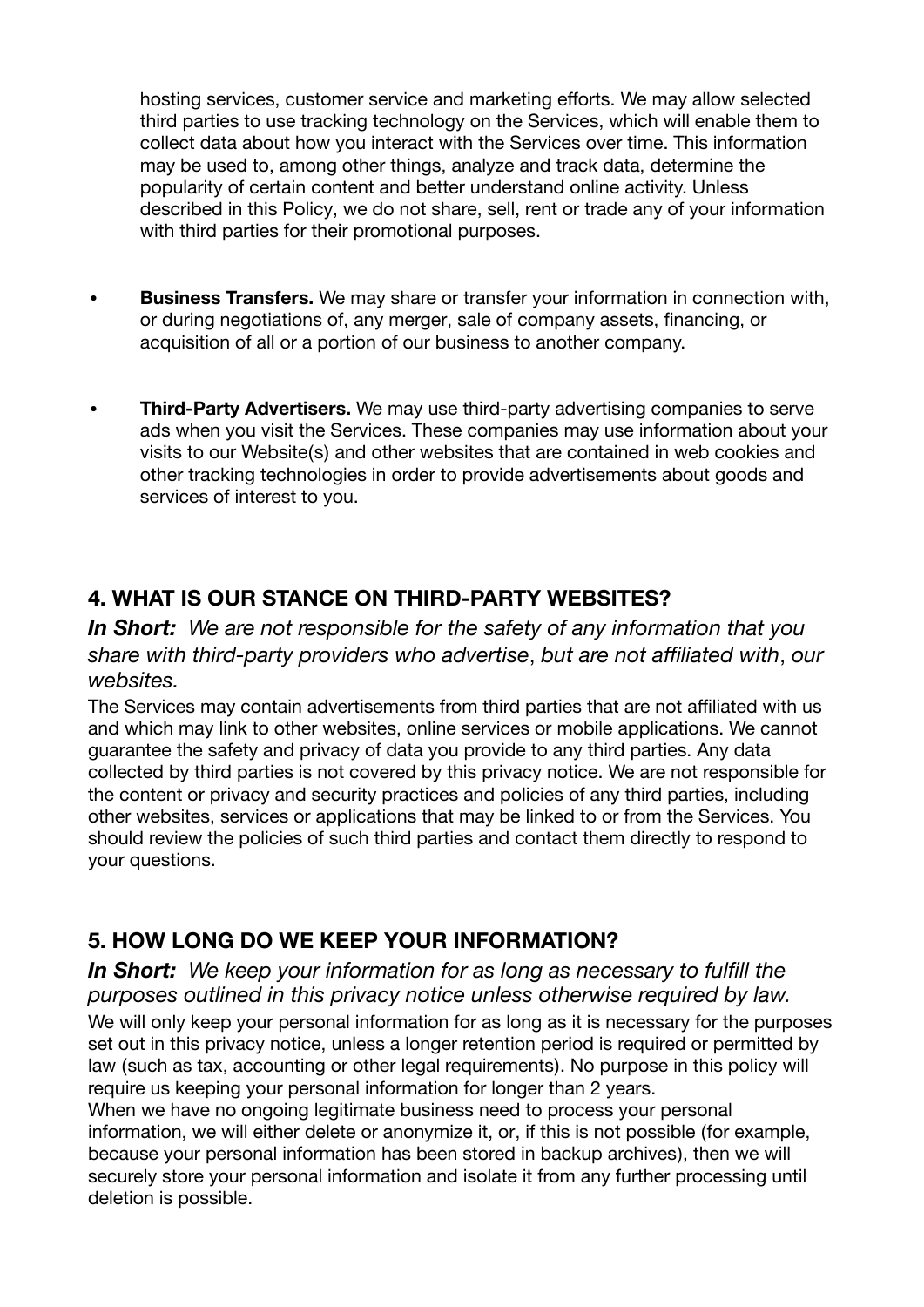# **6. DO WE COLLECT INFORMATION FROM MINORS?**

### *In Short: We do not knowingly collect data from or market to children under 18 years of age.*

We do not knowingly solicit data from or market to children under 18 years of age. By using the Services, you represent that you are at least 18 or that you are the parent or guardian of such a minor and consent to such minor dependent's use of the Services. If we learn that personal information from users less than 18 years of age has been collected, we will deactivate the account and take reasonable measures to promptly delete such data from our records. If you become aware of any data we have collected from children under age 18, please contact us at contact@lootex.io.

# **7. WHAT ARE YOUR PRIVACY RIGHTS?**

*In Short: You may review*, *change*, *or terminate your account at any time.* **If you are resident in the European Economic Area and you believe we are unlawfully processing your personal information**, **you also have the right to complain to your local data protection supervisory authority. You can find their contact details here: [http://ec.europa.eu/justice/data](http://ec.europa.eu/justice/data-protection/bodies/authorities/index_en.htm)[protection/bodies/authorities/index\\_en.htm.](http://ec.europa.eu/justice/data-protection/bodies/authorities/index_en.htm)** 

# **8. CONTROLS FOR DO-NOT-TRACK FEATURES**

Most web browsers and some mobile operating systems and mobile applications include a Do-Not-Track ("DNT") feature or setting you can activate to signal your privacy preference not to have data about your online browsing activities monitored and collected. No uniform technology standard for recognizing and implementing DNT signals has been finalized. As such, we do not currently respond to DNT browser signals or any other mechanism that automatically communicates your choice not to be tracked online. If a standard for online tracking is adopted that we must follow in the future, we will inform you about that practice in a revised version of this privacy notice.

# **9. DO CALIFORNIA RESIDENTS HAVE SPECIFIC PRIVACY RIGHTS?**

*In Short: Yes*, *if you are a resident of California*, *you are granted specific rights regarding access to your personal information.*

California Civil Code Section 1798.83, also known as the "Shine The Light" law, permits our users who are California residents to request and obtain from us, once a year and free of charge, information about categories of personal information (if any) we disclosed to third parties for direct marketing purposes and the names and addresses of all third parties with which we shared personal information in the immediately preceding calendar year. If you are a California resident and would like to make such a request, please submit your request in writing to us using the contact information provided below.